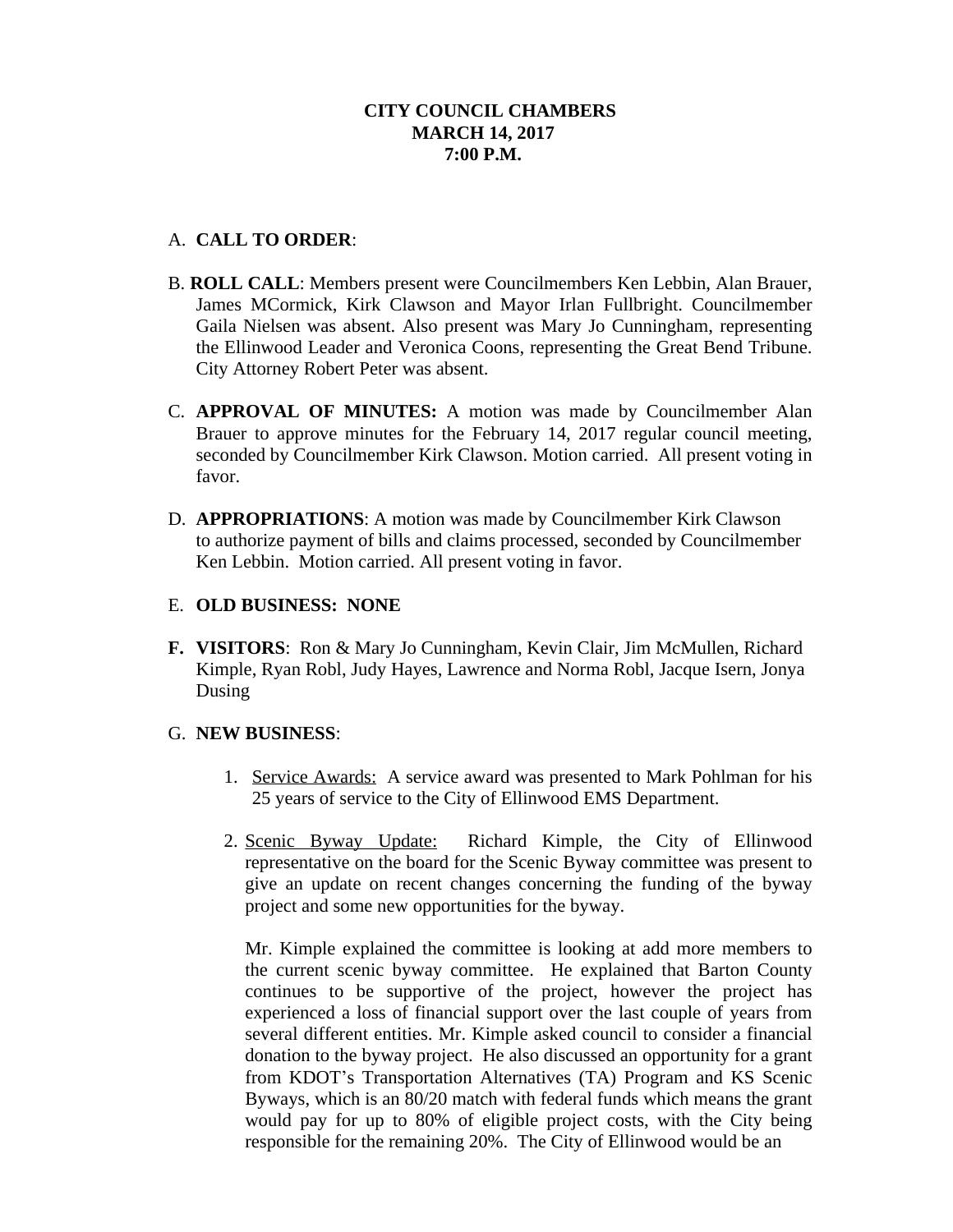# **CITY COUNCIL CHAMBERS MARCH 14, 2017 7:00 P.M.**

eligible applicant and would need to apply for the grant. Eligible projects would include bike lanes, widened outside lanes or roadway shoulders, traffic signs, new sidewalks, etc. Mr. Kimple extended an invitation to council to attend a Byways Meeting at 10:00 a.m. on April 4<sup>th</sup> at the Wolf Hotel.

3. Chamber of Commerce Request: Jacque Isern, representing the Ellinwood Chamber of Commerce was present to request use of city facilities for the After Harvest Festival on July 13<sup>th</sup> through 15<sup>th</sup>. As outlined in her letter to the council, facilities requested include the practice football field, swimming pool, City Park, Wolf Park, Wolf Pond, Worman Field and the city streets for the 5K run. Ms. Isern also explained to council that the majority of the AHF events have been moved to the City Park.

A motion was made by Councilmember Alan Brauer to approve the use of the city facilities for the After Harvest Festival as requested above, seconded by Councilmember James McCormick. Motion carried. All present voting in favor.

4. General Liability, Property, and Casualty Insurance Renewal: The City's general liability, property and casualty, and worker's compensation insurance is up for renewal. This year's premium is \$117,136 compared to \$117,314 for last year. Staff explained this quote does not include the premium for liability insurance for the splash pad which will need to be added.

A motion was made by Councilmember Ken Lebbin to accept the general liability, property and casualty, and worker's compensation insurance renewal as presented, with the adjustment for liability on the splash pad, seconded by Councilmember Kirk Clawson. Motion carried. All present voting in favor.

## H. **REPORTS**:

- 1. Municipal Court Report: Presented to Council was the Municipal Court Report for February, 2017.
- 2. Utilities Production Report: Presented to Council was the Utilities Production Report.